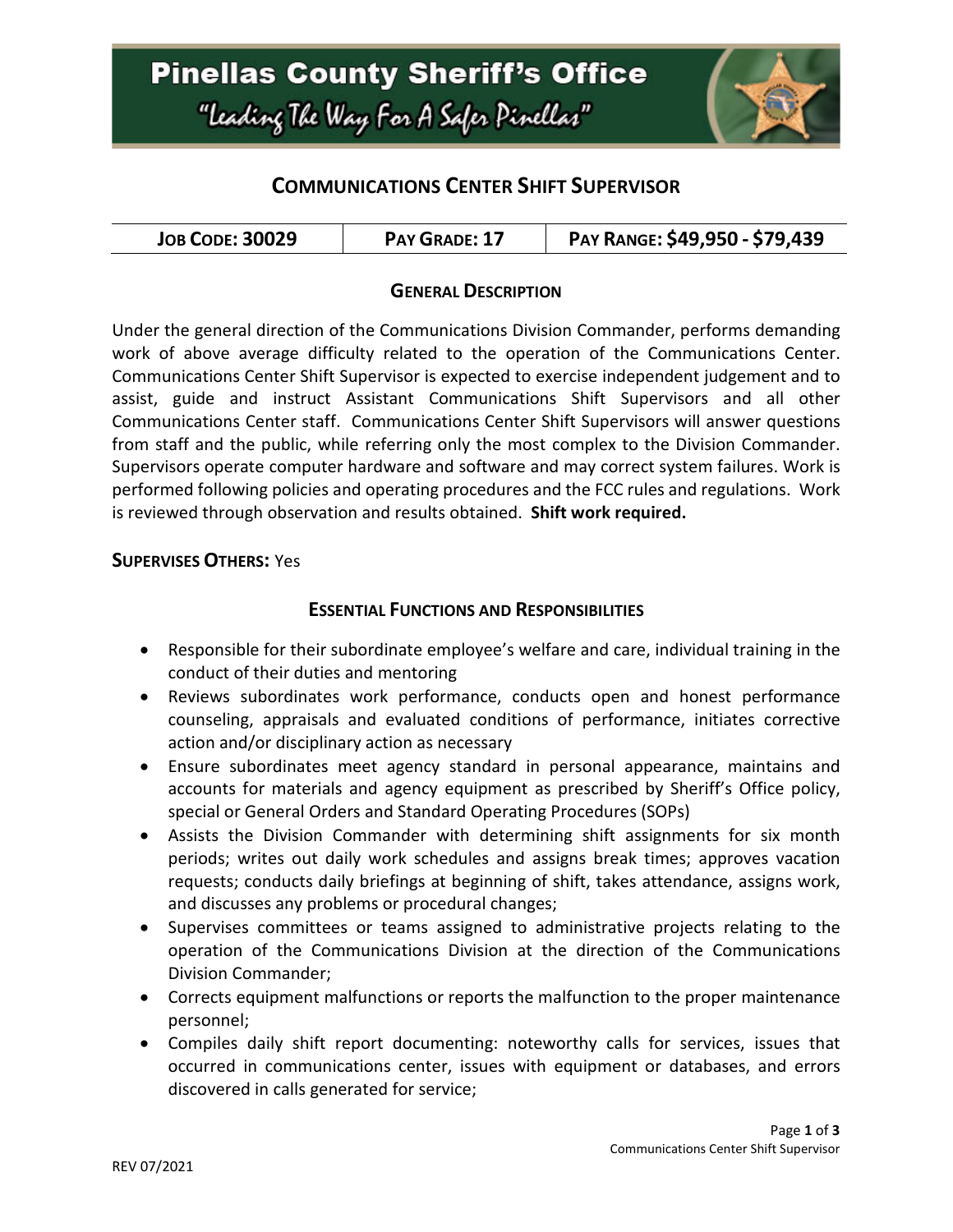# **Pinellas County Sheriff's Office** "Leading The Way For A Safer Pinellar"



- Answers phone calls from the public and gives information or takes complaints to be dispatched;
- Searches for and makes copies of recordings of particular phone calls or radio transmissions received in the Communications Center for other personnel or other agencies;
- Monitors phone calls of staff members to assist in improving their performance and to identify needed training;
- Assists in developing and updating training manual; assists in training new staff;
- Assists staff members with difficult emergency calls to elicit as much information as possible;
- Evaluates members assigned to the shift and prepares appropriate performance appraisals; provides counseling to members in appropriate behavior and policies, as necessary;
- Conducts pre-scheduled tours of the Communications Center for the public;
- Participates in Sheriff's Office recruitment and community relations activities as directed.

Regular and reliable attendance is required as an essential function of the position.

This position is considered essential and, in the event of an emergency or natural disaster, will be required to report to work.

This list of duties and responsibilities is not intended to be all-inclusive and you may not responsible for every item listed. The employer reserves the right to assign additional duties and responsibilities as necessary.

### **QUALIFICATIONS**

- Graduation from an accredited college or university with an Associate's Degree in Business Administration, Public Administration or related field
- AND five (5) years' experience as a Public Safety Telecommunicator
- AND one (1) year supervisory experience
- Must possess a valid Florida driver's license